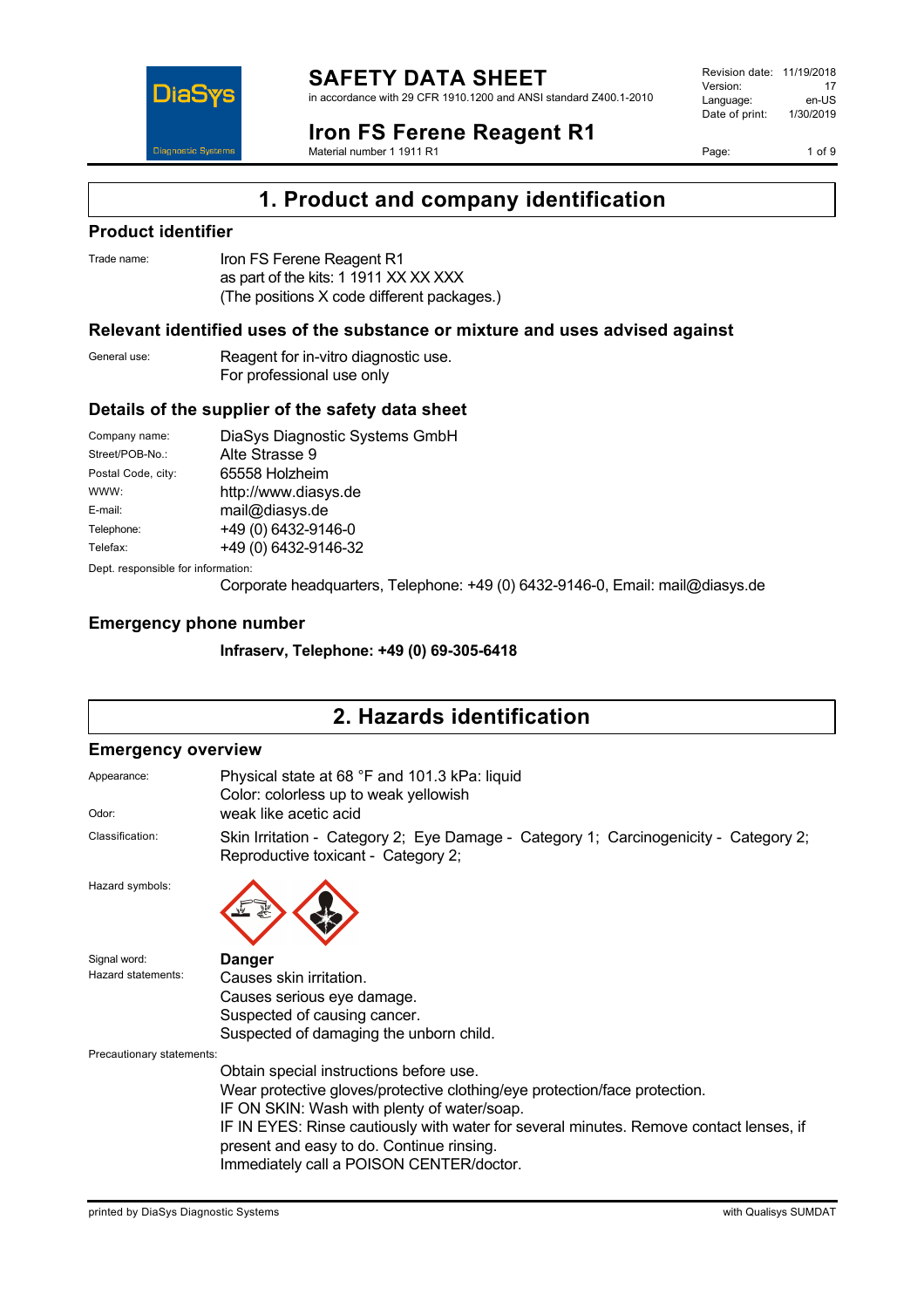#### **Iron FS Ferene Reagent R1** Material number 1 1911 R1

Revision date: 11/19/2018 Version: 17<br>
Language: en-US Language: Date of print: 1/30/2019

Page: 2 of 9



## **Regulatory status**

This material is considered hazardous by the U.S. OSHA Hazard Communication Standard (29 CFR 1910.1200) and SIMDUT in Canada.

## **Hazards not otherwise classified**

see section 11: Toxicological information

# **3. Composition / Information on ingredients**

Chemical characterization: Aqueous solution of anorganic salts and organic compounds.

Relevant ingredients:

| CAS No.                  | Designation                                       | Content    | Classification                                                                                                                                          |
|--------------------------|---------------------------------------------------|------------|---------------------------------------------------------------------------------------------------------------------------------------------------------|
| CAS 60-32-2              | Aminocaproic acid                                 | $< 10 \%$  | Skin Irritation - Category 2. Eye Irritation -<br>Category 2A.<br>Specific Target Organ Toxicity (Single Exposure) -<br>Category 3.                     |
| CAS 64-19-7              | Acetic acid                                       | $1 - 5 \%$ | Flammable Liquid - Category 3. Skin Corrosion -<br>Category 1A.                                                                                         |
| CAS 9002-92-0            | Dodecan-1-ol,<br>ethoxylated                      | $1 - 5\%$  | Acute Toxicity - oral - Category 4.<br>Eye Damage - Category 1.                                                                                         |
| <b>CAS</b><br>78330-20-8 | Alcohols.<br>C9-11-iso-,<br>C10-rich, ethoxylated | $1 - 5 \%$ | Eye Damage - Category 1.                                                                                                                                |
| CAS 62-56-6              | Thiourea                                          | $< 1\%$    | Acute Toxicity - oral - Category 4.<br>Carcinogenicity - Category 2.<br>Reproductive toxicant - Category 2.<br>Aquatic toxicity - chronic - Category 2. |

| 4. First aid measures                              |                                                                                                                                                                                                                                            |  |  |
|----------------------------------------------------|--------------------------------------------------------------------------------------------------------------------------------------------------------------------------------------------------------------------------------------------|--|--|
| General information:                               | First aider: Pay attention to self-protection!<br>If medical advice is needed, have product container or label at hand.<br>Take off contaminated clothing and wash it before reuse.                                                        |  |  |
| In case of inhalation:                             | Move victim to fresh air. Seek medical treatment in case of troubles.                                                                                                                                                                      |  |  |
| Following skin contact:                            | Remove residues with water. In case of skin irritation, consult a physician.                                                                                                                                                               |  |  |
| After eye contact:                                 | Immediately flush eyes with plenty of flowing water for 10 to 15 minutes holding eyelids<br>apart. Remove contact lenses, if present and easy to do. Continue rinsing. Subsequently<br>seek the immediate attention of an ophthalmologist. |  |  |
| After swallowing:                                  | Rinse mouth immediately and drink plenty of water. Immediately get medical attention.<br>Never give anything by mouth to an unconscious person.                                                                                            |  |  |
| Most important symptoms/effects, acute and delayed |                                                                                                                                                                                                                                            |  |  |
|                                                    |                                                                                                                                                                                                                                            |  |  |

Causes serious eye damage. Causes skin irritation.

## **Information to physician**

Treat symptomatically.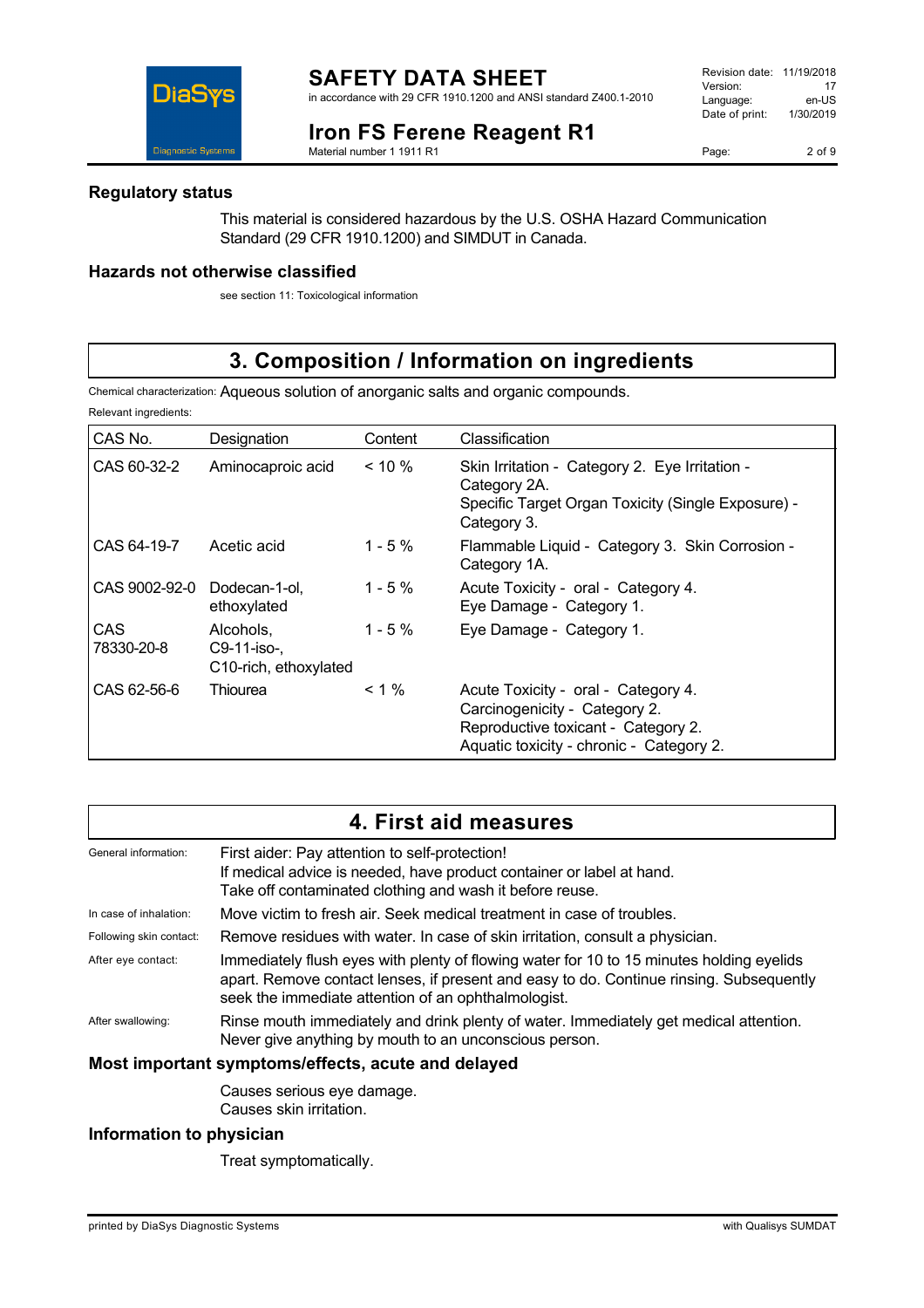

# **SAFETY DATA SHEET**

in accordance with 29 CFR 1910.1200 and ANSI standard Z400.1-2010

# **Iron FS Ferene Reagent R1**

Revision date: 11/19/2018 Version: 17<br>Language: en-LIS Language: en-US<br>Date of print: 1/30/2019 Date of print:

Page: 3 of 9

Material number 1 1911 R1

# **5. Fire fighting measures**

Flash point/flash point range:

not combustible

Auto-ignition temperature: No data available

Suitable extinguishing media:

Product is non-combustible. Extinguishing materials should therefore be selected according to surroundings.

#### **Specific hazards arising from the chemical**

Fires in the immediate vicinity may cause the development of dangerous vapors. In case of fire may be liberated: Nitrogen oxides (NOx), sulphur oxides, carbon monoxide and carbon dioxide.

Protective equipment and precautions for firefighters:

Wear a self-contained breathing apparatus and chemical protective clothing.

Additional information: Do not allow fire water to penetrate into surface or ground water.

| 6. Accidental release measures |                                                                                                                                                                                                                                                                                                                 |  |
|--------------------------------|-----------------------------------------------------------------------------------------------------------------------------------------------------------------------------------------------------------------------------------------------------------------------------------------------------------------|--|
| Personal precautions:          | Avoid exposure. Avoid contact with skin, eyes, and clothing. Work place should be<br>equipped with a shower and an eye rinsing apparatus. Wear appropriate protective<br>equipment.<br>In enclosed areas: Provide fresh air. Do not breathe vapors. Take off contaminated<br>clothing and wash it before reuse. |  |
| Environmental precautions:     |                                                                                                                                                                                                                                                                                                                 |  |
|                                | Do not allow to penetrate into soil, waterbodies or drains.                                                                                                                                                                                                                                                     |  |
| Methods for clean-up:          | Soak up with absorbent materials such as sand, siliceus earth, acid- or universal binder.<br>Store in special closed containers and dispose of according to ordinance. Wash spill<br>area with plenty of water. Final cleaning.                                                                                 |  |

# **7. Handling and storage**

## **Handling**

Advices on safe handling: Obtain special instructions before use. Provide adequate ventilation, and local exhaust as needed. Do not breathe vapors. Avoid contact with skin, eyes, and clothing. Keep all containers, equipment and working place clean. Take off contaminated clothing and wash it before reuse. Do not eat, drink or smoke when using this product. Wash hands before breaks and after work. Work place should be equipped with a shower and an eye rinsing apparatus.

## **Storage**

Requirements for storerooms and containers:

|                         | Keep containers tightly closed and at a temperature between 35.6 °F and 46.4 °F.<br>Protect against heat /sun rays. Do not freeze. Keep sterile. |
|-------------------------|--------------------------------------------------------------------------------------------------------------------------------------------------|
| Hints on joint storage: | Do not store together with: strong oxidizing agents, alkalis<br>Keep away from food, drink and animal feedingstuffs.                             |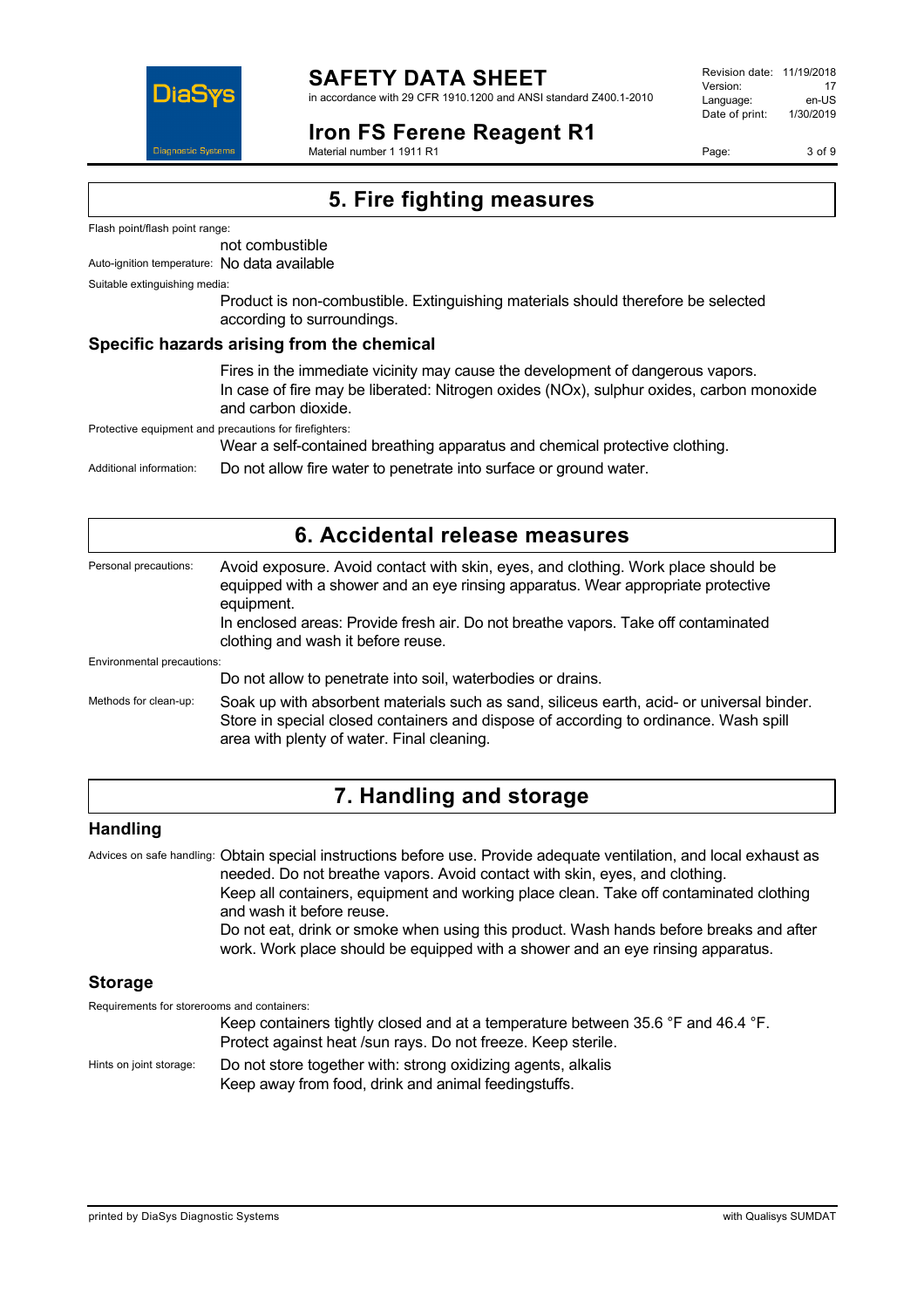Revision date: 11/19/2018 Version: 17<br>
Language: en-US Language: Date of print: 1/30/2019

Page: 4 of 9

# **DiaS Diagnostic System**

#### **Iron FS Ferene Reagent R1** Material number 1 1911 R1

**8. Exposure controls / personal protection**

# **Exposure guidelines**

Occupational exposure limit values:

| CAS No. | Designation | Type                                                                                         | Limit value                                                                                                                                                       |
|---------|-------------|----------------------------------------------------------------------------------------------|-------------------------------------------------------------------------------------------------------------------------------------------------------------------|
| 64-19-7 | Acetic acid | USA: ACGIH: STEL<br>USA: ACGIH: TWA<br>USA: NIOSH: STEL<br>USA: NIOSH: TWA<br>USA: OSHA: TWA | 37 mg/m <sup>3</sup> ; 15 ppm<br>25 mg/m <sup>3</sup> ; 10 ppm<br>37 mg/m <sup>3</sup> ; 15 ppm<br>25 mg/m <sup>3</sup> ; 10 ppm<br>25 mg/m <sup>3</sup> ; 10 ppm |

# **Engineering controls**

Provide good ventilation and/or an exhaust system in the work area. See also information in chapter 7, section storage.

# **Personal protection equipment (PPE)**

| Eye/face protection             | Tightly sealed goggles according to OSHA Standard - 29 CFR: 1910.133 or ANSI<br>Z87.1-2010.                                                                                                                                                                                                                                                          |
|---------------------------------|------------------------------------------------------------------------------------------------------------------------------------------------------------------------------------------------------------------------------------------------------------------------------------------------------------------------------------------------------|
| Skin protection                 | Wear suitable protective clothing.                                                                                                                                                                                                                                                                                                                   |
|                                 | Protective gloves according to OSHA Standard - 29 CFR: 1910.138.<br>Glove material: Nitrile rubber<br>Breakthrough time: > 480 min.<br>Observe glove manufacturer's instructions concerning penetrability and breakthrough time.                                                                                                                     |
| Respiratory protection:         | Provide adequate ventilation. Respiratory protection must be worn whenever the TLV<br>(WEL) levels have been exceeded.                                                                                                                                                                                                                               |
| General hygiene considerations: |                                                                                                                                                                                                                                                                                                                                                      |
|                                 | Obtain special instructions before use. Do not breathe vapors. Avoid contact with skin,<br>eyes, and clothing. Take off contaminated clothing and wash it before reuse. Do not eat,<br>drink or smoke when using this product. Wash hands before breaks and after work. Work<br>place should be equipped with a shower and an eye rinsing apparatus. |

# **9. Physical and chemical properties**

## **Information on basic physical and chemical properties**

| Appearance:                              | Physical state at 68 °F and 101.3 kPa: liquid<br>Color: colorless up to weak yellowish |
|------------------------------------------|----------------------------------------------------------------------------------------|
| Odor:                                    | weak like acetic acid                                                                  |
| Odor threshold:                          | No data available                                                                      |
| pH value:                                | at 77 °F: 4.5                                                                          |
| Melting point/freezing point:            | No data available                                                                      |
| Initial boiling point and boiling range: | No data available                                                                      |
| Flash point/flash point range:           | not combustible                                                                        |
| Evaporation rate:                        | No data available                                                                      |
| Flammability:                            | No data available                                                                      |
| Explosion limits:                        | No data available                                                                      |
| Vapor pressure:                          | No data available                                                                      |
| Vapor density:                           | No data available                                                                      |
| Density:                                 | at 68 °F: 1.049 g/mL                                                                   |

printed by DiaSys Diagnostic Systems with Qualisys SUMDAT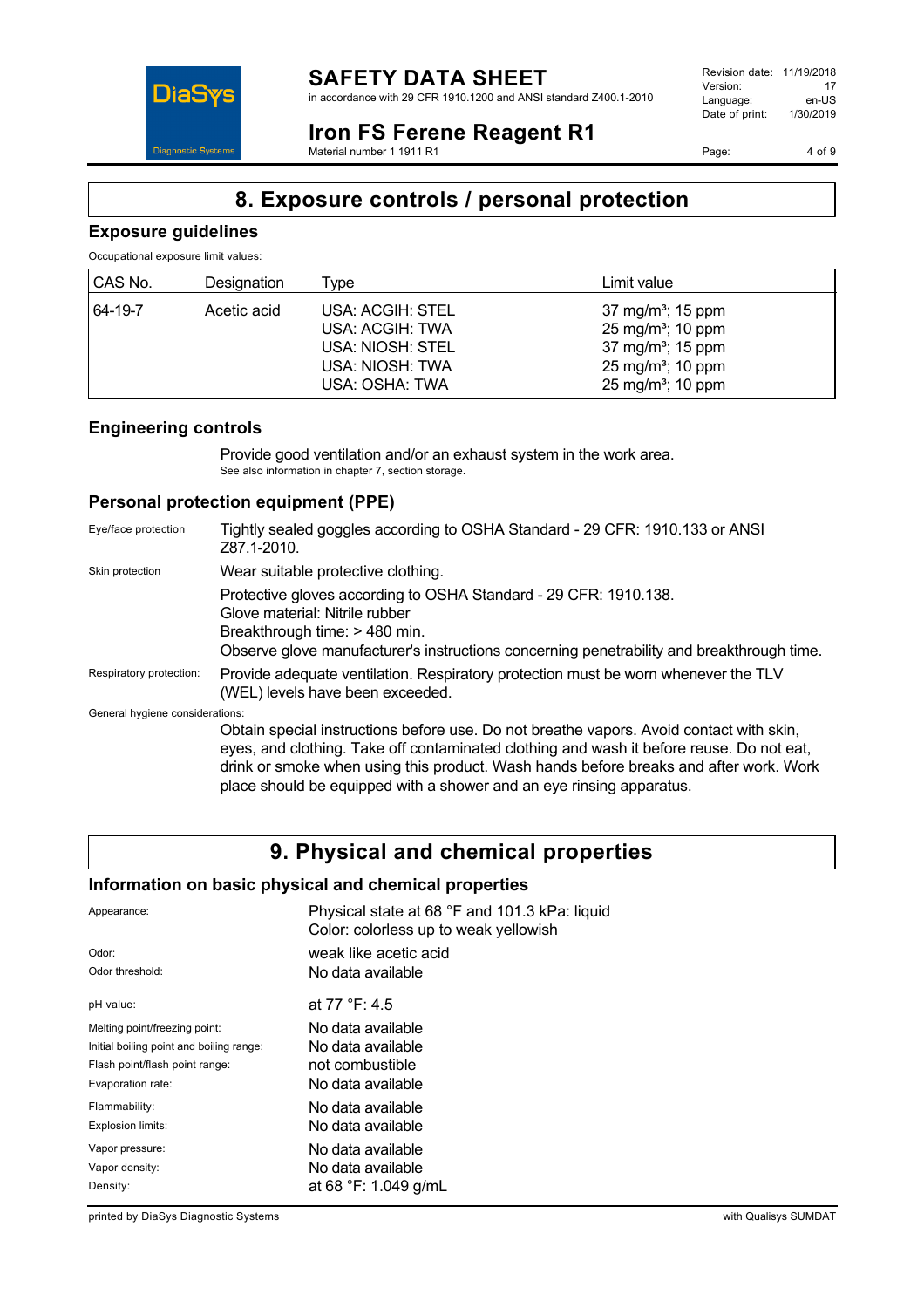

# **SAFETY DATA SHEET**

in accordance with 29 CFR 1910.1200 and ANSI standard Z400.1-2010

# **Iron FS Ferene Reagent R1**

| Revision date: | 11/19/2018 |
|----------------|------------|
| Version:       | 17         |
| Language:      | en-US      |
| Date of print: | 1/30/2019  |
|                |            |

Page: 5 of 9

Material number 1 1911 R1

| Water solubility:                                    | completely miscible                    |
|------------------------------------------------------|----------------------------------------|
| Partition coefficient: n-octanol/water:              | No data available                      |
| Auto-ignition temperature:<br>Thermal decomposition: | No data available<br>No data available |
| Additional information:                              | No data available                      |

# **10. Stability and reactivity**

Chemical stability: Stable under recommended storage conditions.

Possibility of hazardous reactions No hazardous reaction when handled and stored according to provisions.

Conditions to avoid: Protect from frost, heat and sunlight.

Incompatible materials: Strong oxidizing agents, alkalis

Hazardous decomposition products:

No hazardous decomposition products when regulations for storage and handling are observed. Thermal decomposition: No data available

**11. Toxicological information**

## **Toxicological tests**

| Toxicological effects: | The statements are derived from the properties of the single components. No toxicological<br>data is available for the product as such. |
|------------------------|-----------------------------------------------------------------------------------------------------------------------------------------|
|                        | Acute toxicity (oral): Based on available data, the classification criteria are not met.                                                |
|                        | Acute toxicity (dermal): Lack of data.                                                                                                  |
|                        | Acute toxicity (inhalative): Lack of data.                                                                                              |
|                        | Skin corrosion/irritation: Skin Irritation - Category $2 =$ Causes skin irritation.                                                     |
|                        | Serious eye damage/irritation: Eye Damage - Category 1 = Causes serious eye damage.                                                     |
|                        | Sensitisation to the respiratory tract: Lack of data.                                                                                   |
|                        | Skin sensitisation: Lack of data.                                                                                                       |
|                        | Germ cell mutagenicity/Genotoxicity: Lack of data.                                                                                      |
|                        | Carcinogenicity: Carcinogenicity - Category 2 = Suspected of causing cancer.                                                            |
|                        | Reproductive toxicity: Reproductive toxicant -<br>Category 2 = Suspected of damaging the unborn child.                                  |
|                        | Effects on or via lactation: Lack of data.                                                                                              |
|                        | Specific target organ toxicity (single exposure): Based on available data, the classification<br>criteria are not met.                  |
|                        | Specific target organ toxicity (repeated exposure): Lack of data.                                                                       |
|                        | Aspiration hazard: Lack of data.                                                                                                        |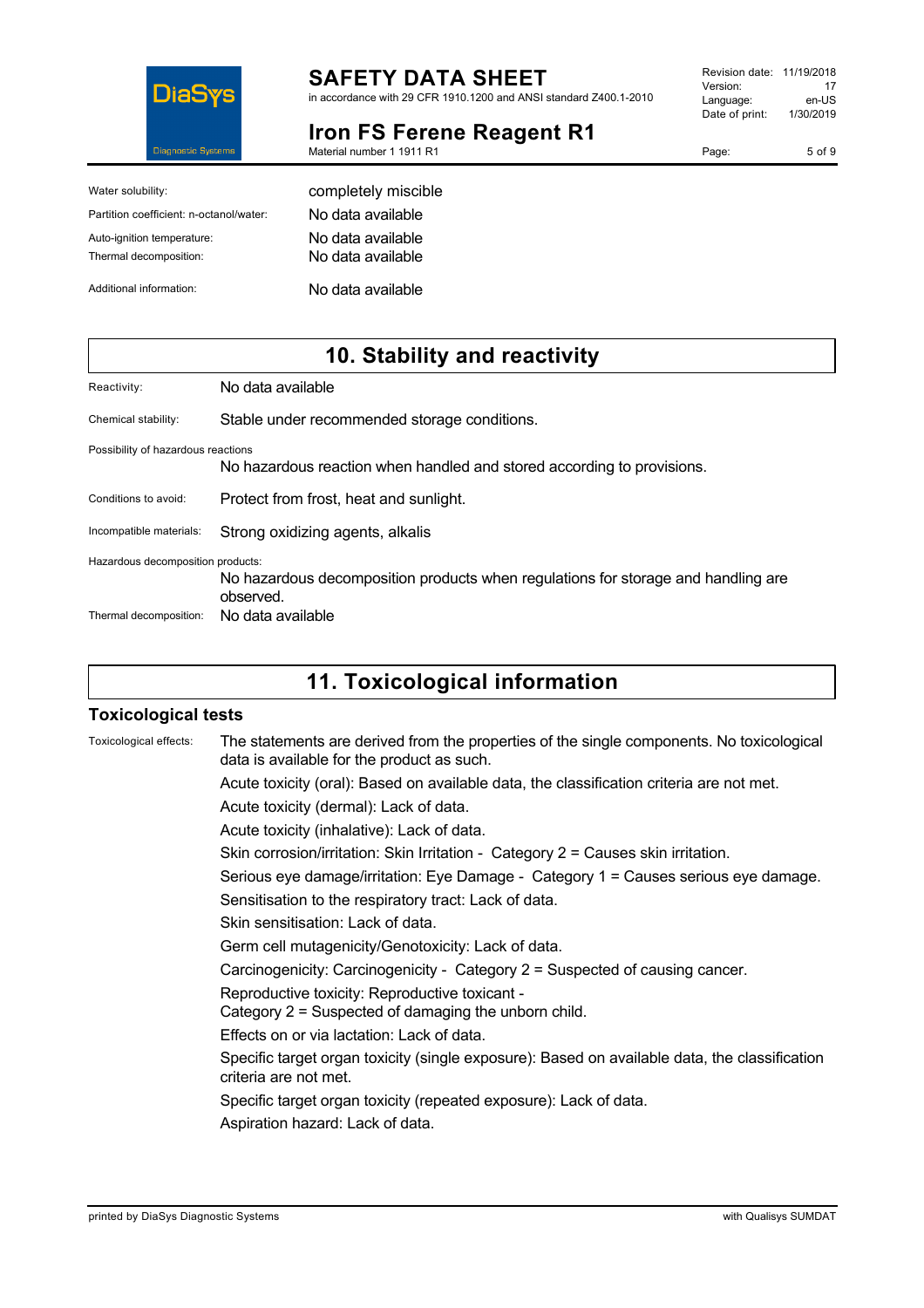

#### **SAFETY DATA SHEET** in accordance with 29 CFR 1910.1200 and ANSI standard Z400.1-2010

**Iron FS Ferene Reagent R1**

Material number 1 1911 R1

Revision date: 11/19/2018 Version: 17<br>Language: en-LIS Language: en-US<br>Date of print: 1/30/2019  $Date$  of print:

Page: 6 of 9

Other information: Chronic toxicity carcinogenic effect: Information about Thiourea: IARC Rating: Group 3 OSHA Carcinogen: not listed NTP Rating: listed

#### **Symptoms**

In case of ingestion: May cause irritations. The following symptoms may occur: Nausea, vomiting, diarrhea, gastrointestinal complaints.

**12. Ecological information**

#### **Ecotoxicity**

| Aquatic toxicity: | Information about Thiourea:                      |
|-------------------|--------------------------------------------------|
|                   | Toxic to aquatic life with long lasting effects. |

## **Mobility in soil**

No data available

#### **Persistence and degradability**

Further details: No data available

#### **Additional ecological information**

General information: Do not allow to enter into ground-water, surface water or drains.

# **13. Disposal considerations**

#### **Product**

Recommendation: Special waste. Dispose of waste according to applicable legislation.

#### **Contaminated packaging**

Recommendation: Dispose of waste according to applicable legislation. Non-contaminated packages may be recycled.

# **14. Transport information**

# **USA: Department of Transportation (DOT)**

| Proper shipping name: | Not restricted |
|-----------------------|----------------|
| Sea transport (IMDG)  |                |
| Proper shipping name: | Not restricted |
| Marine pollutant:     | no             |
| Air transport (IATA)  |                |

Proper shipping name: Not restricted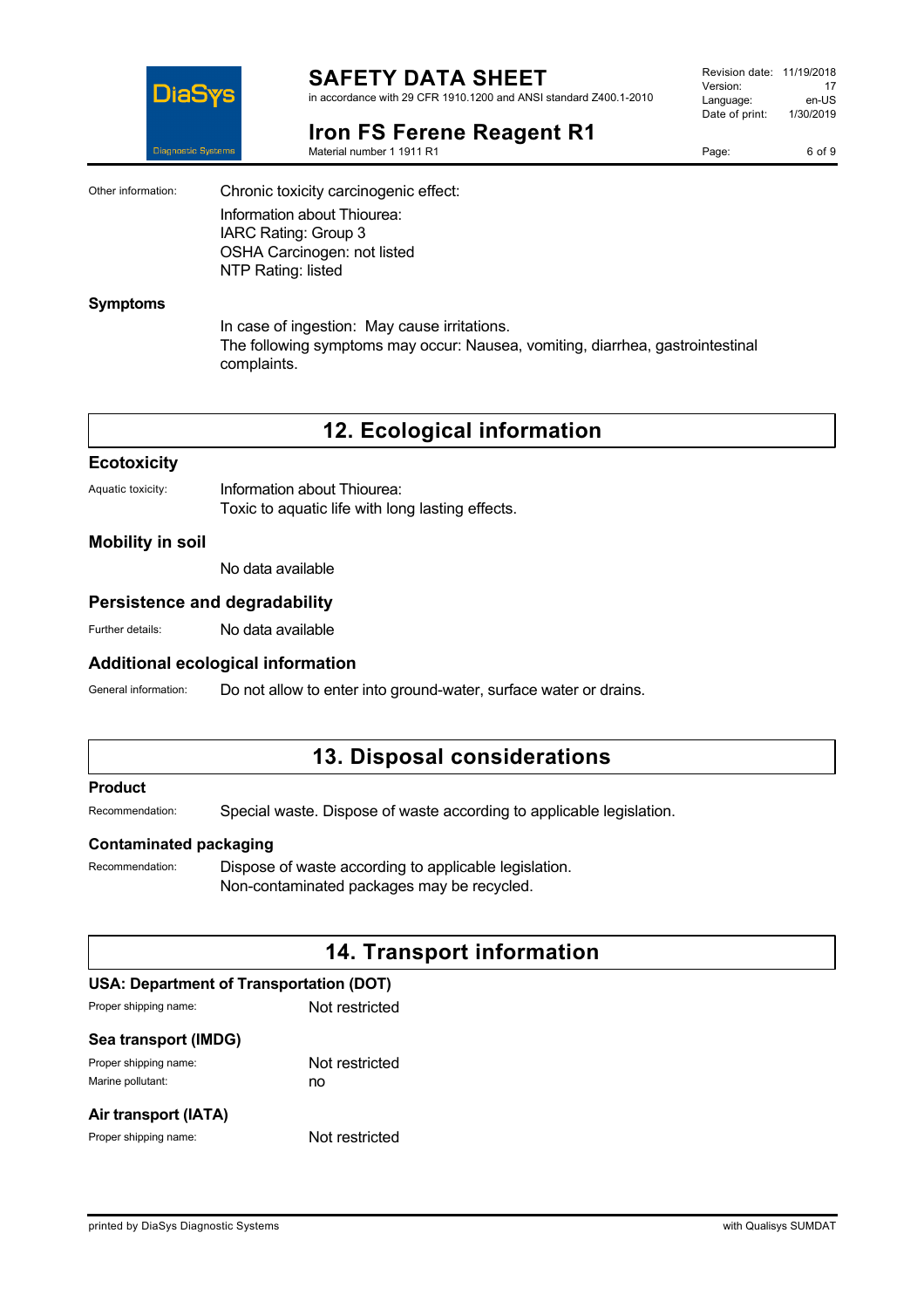

### **SAFETY DATA SHEET** in accordance with 29 CFR 1910.1200 and ANSI standard Z400.1-2010

**Iron FS Ferene Reagent R1**

Material number 1 1911 R1

| Revision date: | 11/19/2018 |
|----------------|------------|
| Version:       | 17         |
| Language:      | en-US      |
| Date of print: | 1/30/2019  |
|                |            |

Page: 7 of 9

## **Further information**

**DiaSy** 

**Diagnostic System** 

No dangerous good in sense of these transport regulations.

| 15. Regulatory information                      |                                                                                                                                                                                                                                                                                                                                                        |  |  |
|-------------------------------------------------|--------------------------------------------------------------------------------------------------------------------------------------------------------------------------------------------------------------------------------------------------------------------------------------------------------------------------------------------------------|--|--|
|                                                 | <b>National regulations - U.S. Federal Regulations</b>                                                                                                                                                                                                                                                                                                 |  |  |
| Aminocaproic acid:                              | <b>TSCA Inventory: listed</b><br>TSCA HPVC: not listed                                                                                                                                                                                                                                                                                                 |  |  |
| Acetic acid:                                    | <b>TSCA Inventory: listed</b><br><b>TSCA HPVC: not listed</b><br>Clean Air Act:<br>SOCMI Chemical: yes<br>Clean Water Act:<br>Hazardous Substances: RQ 5000 lbs.<br><b>Other Environmental Laws:</b><br>CERCLA: RQ 5000 lbs.<br><b>NIOSH Recommendations:</b><br>Occupational Health Guideline: 0002*                                                  |  |  |
| Dodecan-1-ol, ethoxylated:                      | TSCA Inventory: listed; EPA flags XU<br><b>TSCA HPVC: not listed</b>                                                                                                                                                                                                                                                                                   |  |  |
| Alcohols, C9-11-iso-, C10-rich,<br>ethoxylated: | TSCA Inventory: listed; UVCB; EPA flags XU<br><b>TSCA HPVC: not listed</b>                                                                                                                                                                                                                                                                             |  |  |
| Thiourea:                                       | <b>TSCA Inventory: listed</b><br><b>TSCA HPVC: not listed</b><br>Carcinogen Status:<br>IARC Rating: Group 3<br>OSHA Carcinogen: not listed<br>NTP Rating: listed<br><b>Other Environmental Laws:</b><br>CERCLA: RQ 10 lbs.<br>RCRA Hazardous Wastes: Code U219<br>SARA Title III Section 313, Toxic Release: Conc. 0.1% /<br><b>Threshold Standard</b> |  |  |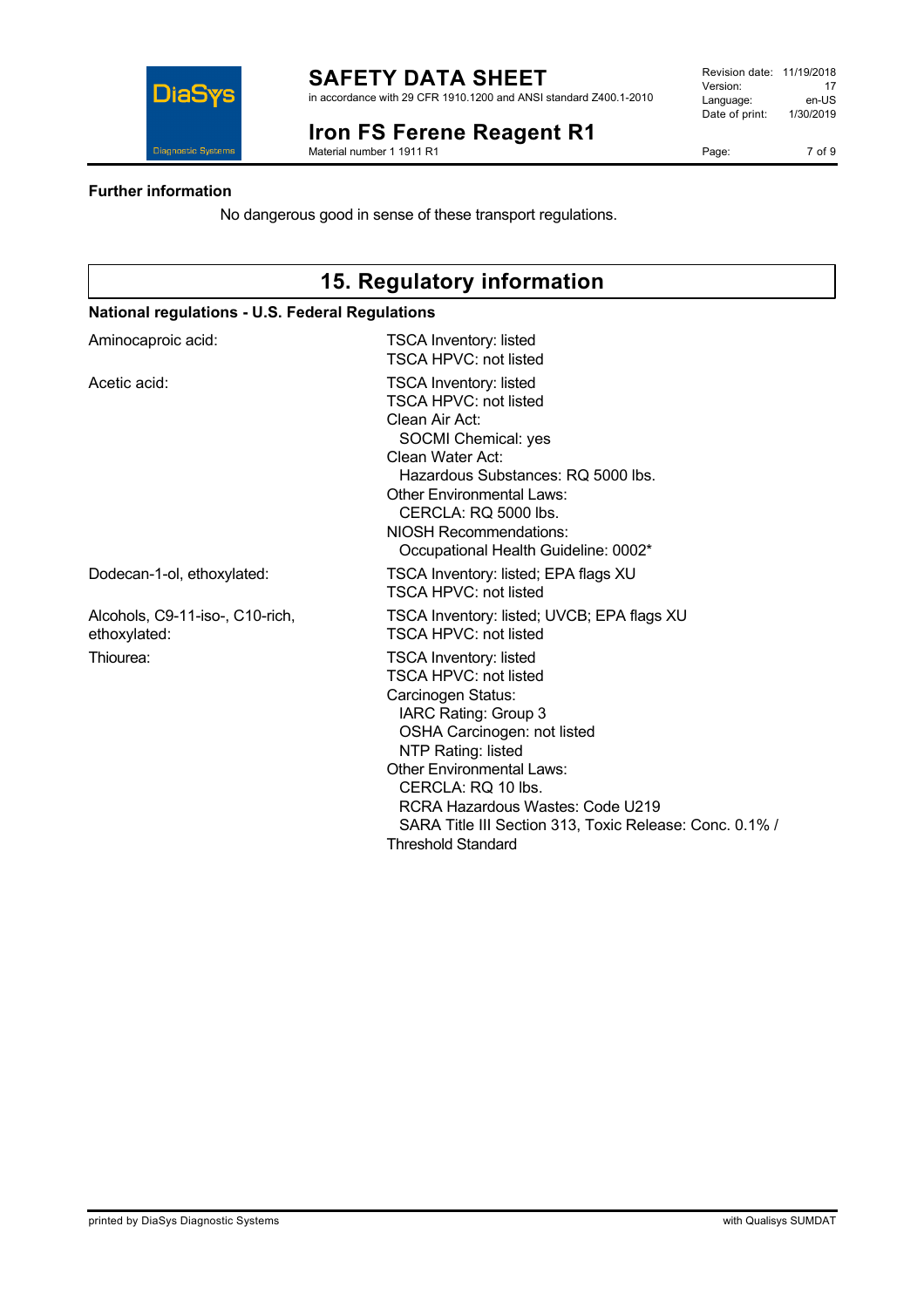**Iron FS Ferene Reagent R1**

Material number 1 1911 R1

| Revision date: | 11/19/2018 |
|----------------|------------|
| Version:       | 17         |
| Language:      | en-US      |
| Date of print: | 1/30/2019  |
|                |            |

Page: 8 of 9

## **National regulations - U.S. State Regulations**

**DiaSys** 

**Diagnostic Systems** 

|           | Acetic acid: California Proposition 65 code: -<br>Delaware Air Quality Management List:<br>DRQ: 5000 - RQ State: Federal Regulations Apply<br>Idaho Air Pollutant List:<br>Title 585: AAC: 1.25 - EL: 1.67 - OEL: 25 - Title 586: -<br>Massachusetts Haz. Substance codes: 2,4,5,6 F8<br>Minnesota Haz, Substance:<br>Codes: AO - Ratings: -- - Status: Title III.<br>New York List of Hazardous Substances:                                                                                                                                                                                                                                                      |
|-----------|-------------------------------------------------------------------------------------------------------------------------------------------------------------------------------------------------------------------------------------------------------------------------------------------------------------------------------------------------------------------------------------------------------------------------------------------------------------------------------------------------------------------------------------------------------------------------------------------------------------------------------------------------------------------|
|           | RQ-Air: 5000 - RQ-Land: 100 - Note: No Note Associated with this chemical.<br>Pennsylvania Haz. Substance code: E<br><b>Washington Air Contaminant:</b><br>TWA: 10 ppm - 25 mg                                                                                                                                                                                                                                                                                                                                                                                                                                                                                    |
| Thiourea: | California Proposition 65 code: C<br>Delaware Air Quality Management List:<br>DRQ: 10 - RQ State: Federal Regulations Apply<br>Idaho Air Pollutant List:<br>Title 585: - Title 586: AAAC: 1.8E-03 - EL: 1.2E-05 - OEF: 5.5E-04<br>Massachusetts Haz. Substance codes: 1,3,7 *E*C* F8 F9<br>Minnesota Haz, Substance:<br>Codes: RT - Ratings: - Status: Carcinogen. Title III. TRI.<br>New Jersey RTK Hazardous Substance:<br>DOT: 2877 - Sub No.: 1853 - TPQ: -<br>New York List of Hazardous Substances:<br>RQ-Air: 10 - RQ-Land: 10 - Note: No Note Associated with this chemical.<br>Pennsylvania Haz. Substance code: ES<br>California Proposition 65: cancer |

## **National regulations - Great Britain**

Hazchem-Code: -

| 16. Other information                       |                                                                                                                                                                                                               |                                                                                                        |
|---------------------------------------------|---------------------------------------------------------------------------------------------------------------------------------------------------------------------------------------------------------------|--------------------------------------------------------------------------------------------------------|
| Text for labeling:                          | Contains < 10 % Aminocaproic acid, 1 - 5 % Acetic acid, 1 - 5 % Dodecan-1-ol,<br>ethoxylated, 1 - 5 % Alcohols, C9-11-iso-, C10-rich, ethoxylated, < 1 % Thiourea. Safety<br>data sheet available on request. |                                                                                                        |
| Hazard rating systems:<br>0                 | NFPA Hazard Rating:<br>Health: 2 (Moderate)<br>Fire: 0 (Minimal)<br>Reactivity: 0 (Minimal)                                                                                                                   |                                                                                                        |
|                                             | HMIS Version III Rating:<br>Health: 2 (Moderate) - Chronic effects<br>Flammability: 0 (Minimal)<br>Physical Hazard: 0 (Minimal)<br>Personal Protection: $X =$ Consult your supervisor                         | <b>HEALTH</b><br>*<br>$\mathbf 0$<br><b>FLAMMABILITY</b><br><b>PHYSICAL HAZARD</b><br>$\mathbf 0$<br>X |
| Reason of change:<br>Date of first version: | Changes in section 2: Labeling<br>8/7/2007                                                                                                                                                                    |                                                                                                        |
| Department issuing data sheet               |                                                                                                                                                                                                               |                                                                                                        |

Contact person: see section 1: Dept. responsible for information